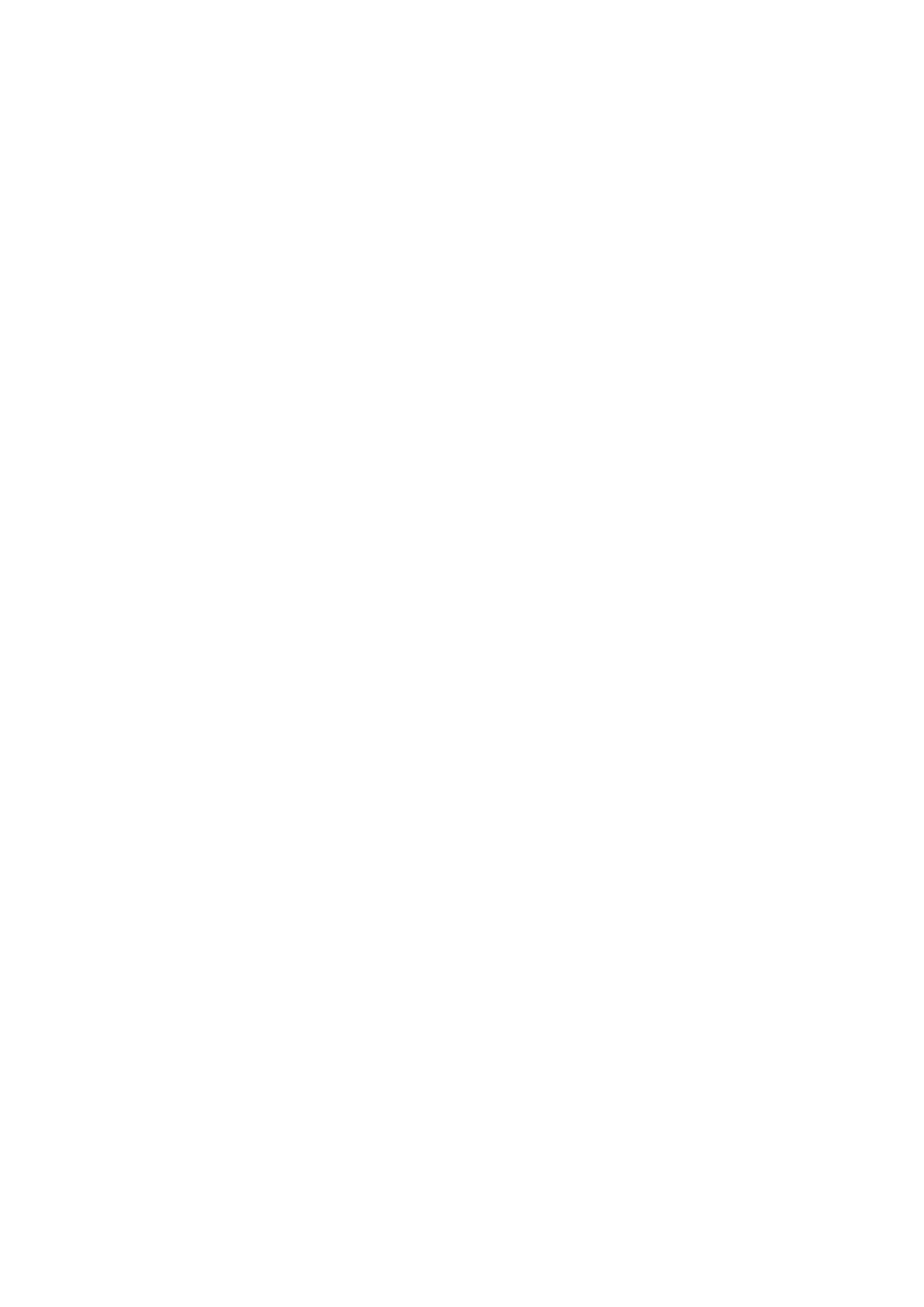# Executive Summary

An "arc of instability" stretching from the European Union's (EU) eastern borders down to the Mediterranean basin has undermined its flagship European Neighbourhood Policy (ENP). This policy was designed to deliver prosperity, stability and democracy to countries surrounding the EU. It has manifestly failed and needs to be radically rethought.

Starting with a *tabula rasa*, the EU should abandon the very concept of a homogeneous "neighbourhood" in the face of glaring differences among the 16 countries affected, not least because some are uninterested in reform; others may even be failed states. EU member states are themselves pursuing divergent interests and goals.

A fundamental review of the ENP should lead to more differentiated, targeted measures to promote "transformational change" within neighbouring states ready to accept it. The EU should offer revised incentives such as participation within the proposed "energy union" or freer trade designed to aid local economic development. It should embrace a wider range of actors, including civil society, promote entrepreneurship and help reform countries' police and military forces.

The review should reassert common EU institutions in negotiating and working with neighbours and give them a central role in preventing and resolving conflicts as well as promoting democratic reform and economic stability. This revised ENP should help underpin the EU's efforts to forge a genuine Common Foreign and Security Policy.

For her invaluable substantial input we would like to thank Rosa Balfour, Director for Europe in the World, European Policy Center, Brussels. David Gow, former European business editor of The Guardian, did a great editorial job. Within their work in the Bertelsmann Stiftung project "Connecting Europe", Katharina Barié, Christian-Peter Hanelt, Gabriele Schöler, Christiane Weidenfeld and Stefani Weiss made significant textual and structural contributions to this paper.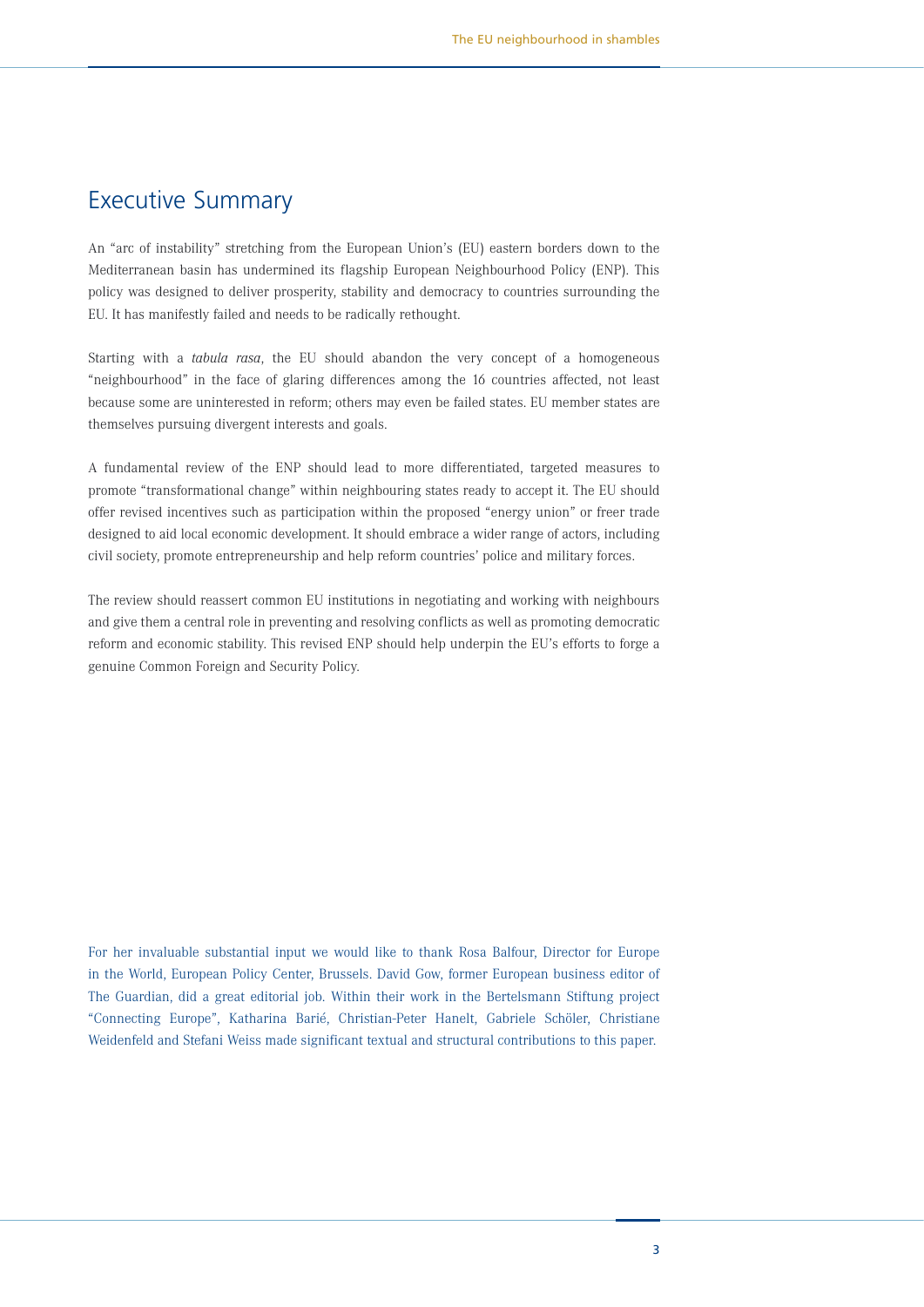# Shaking up European Neighbourhood Policy (ENP)

| an "arc of instability"           | The destabilisation of much of the European Union's (EU) eastern and southern neighbourhood<br>has brought to the fore the degree of interdependence in the European continent and extended<br>Mediterranean basin. This "arc of instability" stretching across the EU's borders from the South<br>West to the North East highlights Europe's own fragility at a time when its political institutions -<br>fractured by the economic crisis - are less able to address external challenges and foster stability<br>beyond its borders.                                                                                                                                                                                                                                                                                                                            |
|-----------------------------------|-------------------------------------------------------------------------------------------------------------------------------------------------------------------------------------------------------------------------------------------------------------------------------------------------------------------------------------------------------------------------------------------------------------------------------------------------------------------------------------------------------------------------------------------------------------------------------------------------------------------------------------------------------------------------------------------------------------------------------------------------------------------------------------------------------------------------------------------------------------------|
| objectives of the ENP             | The ENP was developed in 2004 "with the objective of avoiding the emergence of new dividing lines<br>between the enlarged EU and our neighbours and instead strengthening the prosperity, stability<br>and security of all." <sup>1</sup> After a first review process in $2010/11$ , a strong focus was placed on the<br>"promotion of deep and sustainable democracy, accompanied by inclusive economic development". <sup>2</sup><br>The ENP, in a nutshell, has been conceived of as a set of tools to support states that meet certain<br>criteria in their transformation towards democracy and a market economy. In this respect, it has<br>certainly achieved a number of successes given that only roughly 20 bn euros are allocated to<br>altogether 16 partner countries <sup>3</sup> within the Multiannual Financial Framework 2014-20. <sup>4</sup> |
|                                   | However, the ENP has not managed to bring peace and stability to many of its partner countries<br>over the last decade and more, partly as it has at no time ever been conceived of as a means to<br>either embody or buttress a Common Foreign and Security Policy (CFSP) on the European level.                                                                                                                                                                                                                                                                                                                                                                                                                                                                                                                                                                 |
|                                   | The ENP is only one of the prisms through which the EU and its members engage with the sixteen<br>neighbouring countries. There are two EU regional initiatives, the Union for the Mediterranean<br>(UfM) and the Eastern Partnership (EaP), as well as CFSP and Common Security and Defence Policy<br>(CSDP) missions which all embrace a broader range of policies, diplomacy and relationships than<br>the ENP proper. More critically, EU member states enjoy bilateral relations with neighbourhood<br>countries that frequently are not aligned with ENP or CFSP objectives and initiatives.                                                                                                                                                                                                                                                                |
| new needs require new<br>policies | The situation in the neighbouring states has evolved significantly over the past ten years. In many<br>countries, geopolitical turmoil and revolutionary transformations have occurred or are still taking<br>place, preventing the ENP from meeting its objectives. The current framework - which meets<br>neither the aspirations of the 16 neighbours nor the expectations of the EU - has to respond to new<br>needs. This calls for a fundamental review of how the EU engages with its neighbours, including<br>not only a complete overhaul of its ENP.                                                                                                                                                                                                                                                                                                    |
|                                   | The EU should now, therefore, make a <i>tabula rasa</i> and rethink its objectives and influence in the<br>surrounding regions, its tools and policies to carry out these objectives, and the willingness of its<br>members to take part.                                                                                                                                                                                                                                                                                                                                                                                                                                                                                                                                                                                                                         |
|                                   | http://eeas.europa.eu/enp/about-us/index_en.htm<br>1<br>2<br>Ibid.<br>3<br>The ENP covers Algeria, Egypt, Israel, Jordan, Morocco, Lebanon, Libya, the Palestinian Authority, Syria, Tunisia in the South and                                                                                                                                                                                                                                                                                                                                                                                                                                                                                                                                                                                                                                                     |

- Armenia, Azerbaijan, Belarus, Georgia, Moldova, Ukraine in the East. Russia has a special status with the EU-Russia Common Spaces instead of ENP participation.
- 4 http://europa.eu/rapid/press-release\_MEMO-11-878\_en.htm?locale=en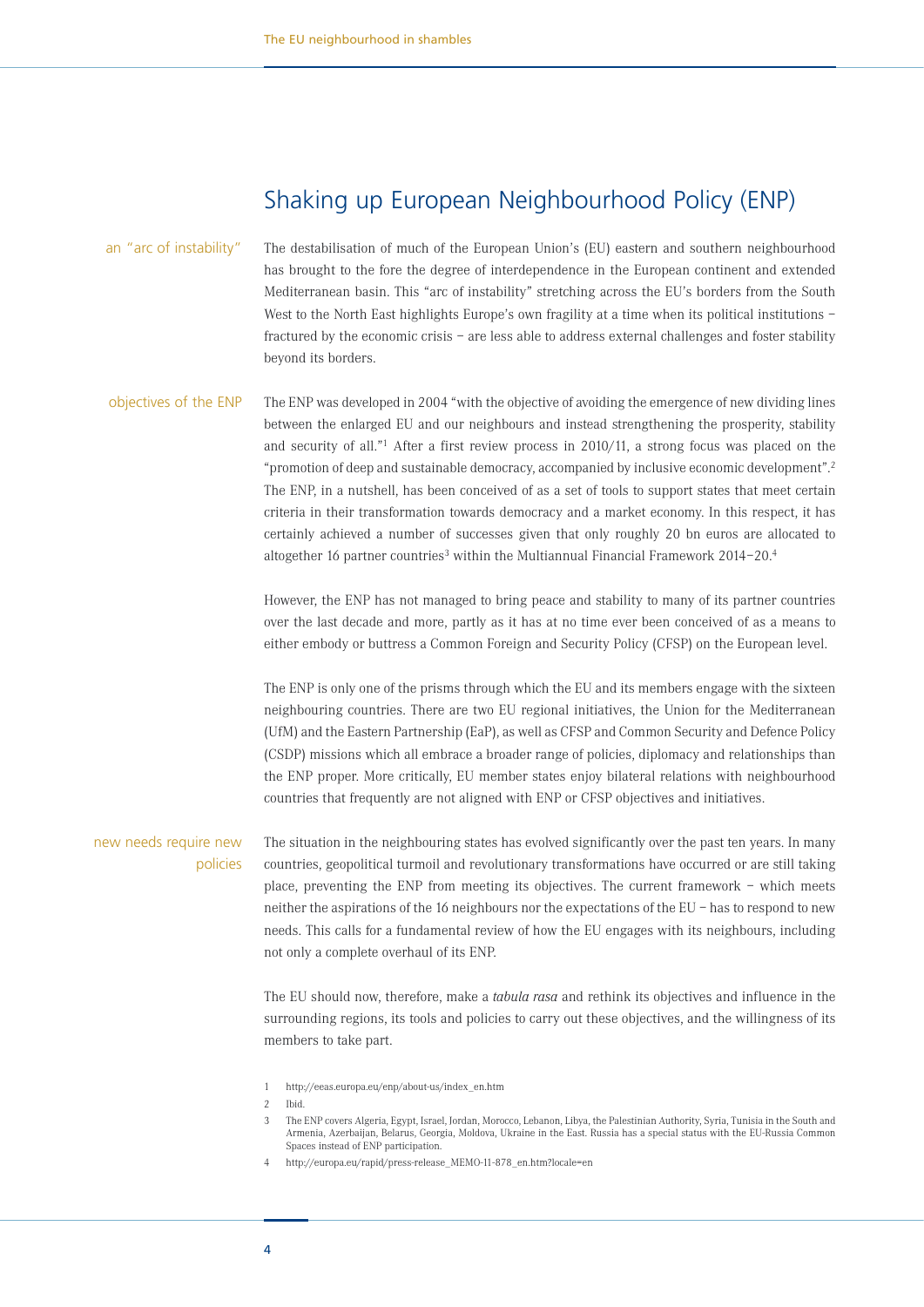This involves an analytical exercise and political process to understand the reasons for the main political misunderstandings of the past decade, identify drivers and processes leading towards a new policy, and some creative new ideas.

# The trouble with the ENP began at the start

From its very conception, the ENP was beset with dilemmas that were never fully addressed.

The first dilemma is existential for the EU. The ENP has never clarified its ambiguous relationship with EU enlargement. Its approach and methodology were imported from the accession strategy culminating in the EU's expansions of  $2004 - 2007$ ; it also raised expectations about its end game: was the EU willing to open its doors to further countries? Could the ENP support the reform efforts of neighbouring countries to become liberal democracies without offering accession?

### The second issue is about heterogeneity. The "neighbourhood" has become increasingly diverse and volatile: this calls into question the rationale for keeping these sixteen countries inside the same framework. Hence the frequently heard call to split the "neighbourhood" between the East, which eventually may legitimately see the prospect of accession, and the South, which would require a qualitatively different set of policies. This demarcation, however, is flawed, as it only reflects geographical differences. One key cleavage now is between those countries seeking deeper forms of integration and cooperation with the EU and those which do not. The current design of the ENP can only be relevant towards those (few) countries which aim to get closer to the EU. The ENP is not the means to deal with challenges in countries unwilling to cooperate with Brussels. They have to be dealt with in the broader context of a European CFSP.

Given budgetary commitments, the EU is likely to maintain the current set up and continue to pursue differentiation in response to the growing diversity among countries. This differentiation impacts on the EU's use of conditionality, another key principle of the ENP. This was strengthened in 2011 with the "more for more/less for less" mantra – widely criticized not least because its record has been ineffective, inconsistent and haphazardly applied. Nonetheless, forms of conditionality are embedded in the ENP because many of the tools the EU has to offer are geared towards reforms.

#### The incentives don't always work

The trend is towards incentive-based policies. These, however, leave unanswered the question of what to do with those countries and actors who are not interested in the EU's offer or unable to accept it: first, autocratic regimes uninterested in democratic reforms but perhaps ready to use intricate stonewalling tactics in order to gain economic benefits. Then, for geostrategic or ideological reasons, there are countries that are influenced, threatened or even blackmailed by third powers, as we see in many of the frozen conflicts on the territory of the former Soviet Union. Last but not least, there is the group of failing states where governments or what is left of them are too weak to implement the reform policies asked for by the EU.

ENP dilemmas

EU enlargement

#### heterogeneity

#### differentiation and conditionality

#### limitations of incentives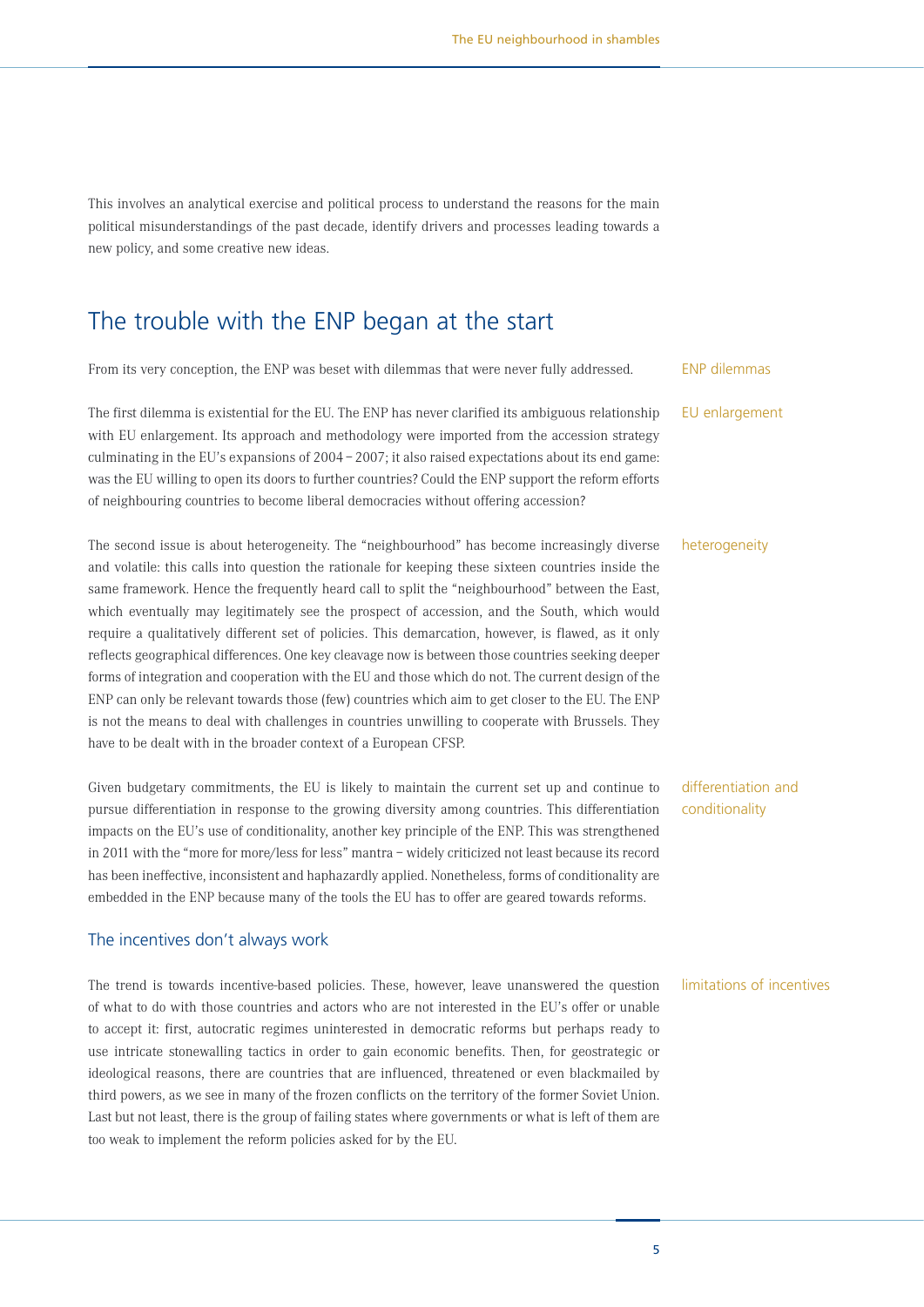#### the gap between intentions and delivery

Therefore, the ENP has suffered from a gap between intentions and delivery. In the receiving countries, this has largely been because the ENP relies on stable and committed governments to pursue reform requirements – and there are not enough of these. Decision-makers in the neighbouring countries will ultimately have to realise that administrative processes need legality and anti-corruption measures must come into effect, if countries want to attract foreign direct investment.

On the EU side, the gap exists because, all in all, financial assistance was and still is very limited.5 During the past decade the structural problems of unemployment and anaemic growth at the root of instability have scarcely been addressed despite this being the supposed prime objective of EU aid.

#### Failing to find the common weal

Heading south, the picture is even more fragmented. Beyond the traditionally divisive issue of Israel's role, member states have differing relations with each country and different perceptions of challenges and risks coming from the Mediterranean basin and the Middle East. The legacy of colonial relations, geographical proximity, the nature of the challenges, and the variety of security, commercial, migration, and developmental interests all make member states divided on virtually everything. the picture in the south

#### This jigsaw puzzle is mirrored in the inability of the EU as a whole to share a common understanding of the challenges emanating from the "neighbourhoods": the basis of any definition of strictly EU interests, priorities and aims. EU inabilities

So far, the ENP has neither driven a political will for engagement, nor has it forced EU member states to adapt their national policies in light of what they had agreed in Brussels. The forthcoming review of the ENP will need to bring the member states closer to each other. The challenge remains to find the triggers motivating the member states to better coordinate their national interests for the common weal.

## How to drive renewal of the ENP

#### the review process and its needs

The diversity of interests driving EU policy in the "neighbourhood" is the most important reason why the ENP has not been as relevant as envisaged to the countries involved and the many challenges they have faced during the past decade. This means that any review process needs to vigorously address this cognitive and strategic gap and transcend a review of the existing ENP tool-box. In the absence of a real CFSP, this remains an all-European political challenge.

5 http://www.enpi-info.eu/main.php?id\_type=1&id=27347&lang\_id=450&utm\_source=4marketing.it%2C%204dem.it&utm\_ medium=Email%20Marketing&utm\_content=Subscriber%232319&utm\_campaign=EU%20announces%20substantial%20 funding%20increase%20under%20new%20European%20Neighbourhood%20Instrument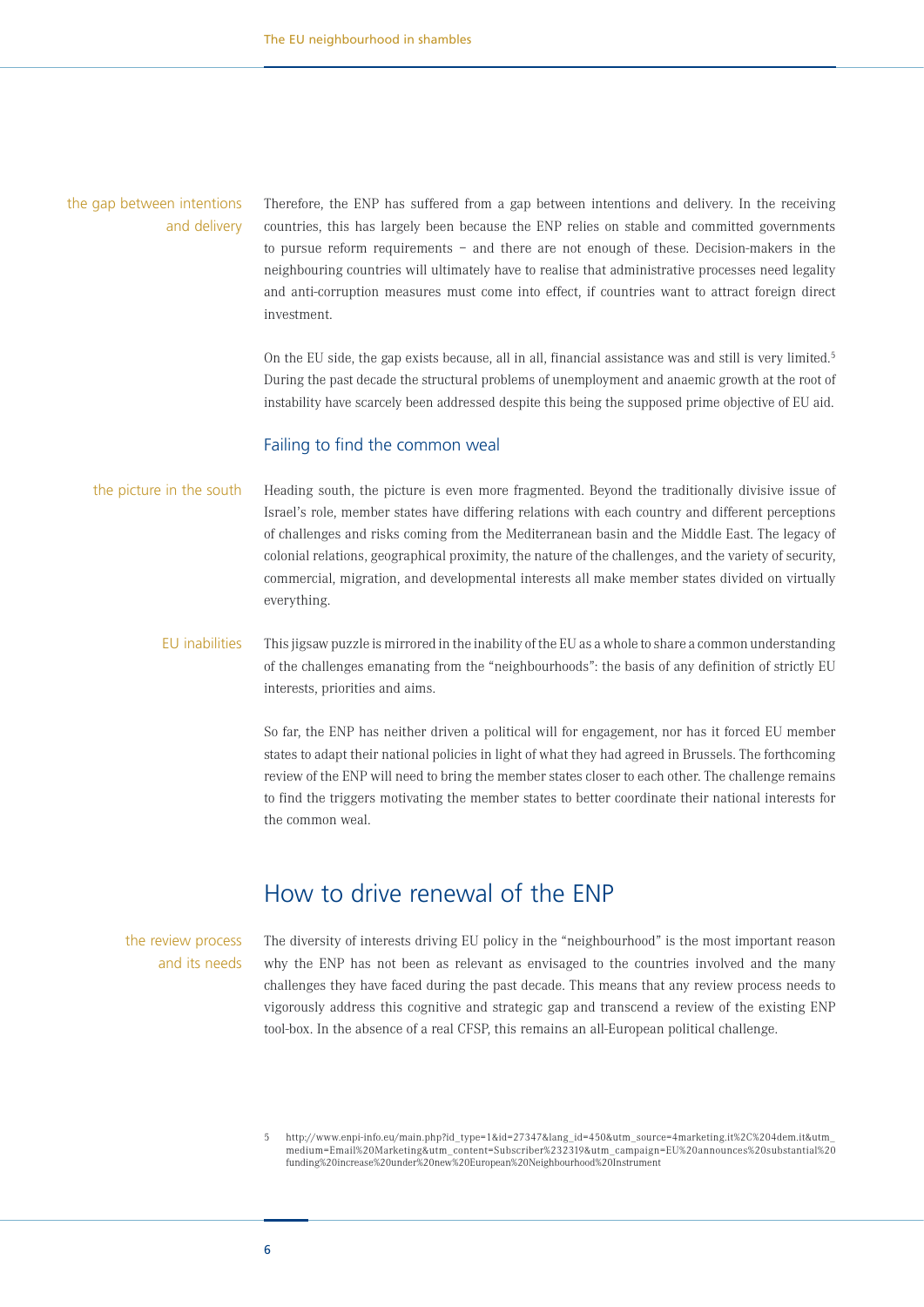### A better understanding of the neighbourhood through shared bottom-up analysis

A common assessment of the challenges and opportunities facing the EU needs to underpin any upcoming policy. There will always be a degree of diversity, but an upgrade of the EU's commitment requires overcoming the incoherence and contradictions of current policies.

The starting point should be to streamline the analysis and make greater efforts in informationgathering and intelligence-sharing. The EU and its member states have a formidable network of diplomatic missions in the neighbouring countries. They should consider and use this as a real opportunity for progress.

EU Delegations have been coordinating some activities of national diplomacies since the entry into force of the Lisbon Treaty and have been improving their reporting capacity. More two-way information and intelligence sharing between national and EU missions and increased common political reporting would help foster a more common understanding of the developments in individual countries. This would help avoid major diplomatic blunders such as the apparent unpreparedness of the EU in the run-up to the Vilnius summit of November 2013 which sparked the second Ukrainian revolution.

The range of issues upon which the EU Delegations report also needs to be broadened to embrace conflict analysis and to identify a broader range of governmental and non-governmental interlocutors to consult when identifying the priorities and needs of partners. National missions should reduce their reporting to strictly bilateral issues and support EU Delegations in their tasks. This might require beefing up staff resources in the EU delegations and, at the same time, reducing staff resources in the national embassies. This would spare member states money and lead to more synergies.<sup>6</sup>

#### New drivers of the ENP?

Who could provide policy entrepreneurship within the EU? Traditional patterns have seen France, Spain and Italy batting for the South Mediterranean and recently Poland, the Baltic states, and Sweden promoting policies towards Eastern Europe. Since the economic crisis, these patterns have been less visible, especially in Southern Europe, while Germany has stepped up its role in Europe's neighbourly relations. The Commission played a key role in conceiving the ENP in 2003-4 and is likely to renew this ambition. Conversely, during its initial years the European External Action Service (EEAS), despite the "neighbourhood" being identified as a key priority of its first mandate, did not play an important role in fashioning EU policies towards the region.

The required new approach needs analysis from EU actors on the ground, such as in Delegations, innovative thinking from experts free of vested interests or institutional affiliation, the buy-in common assessment of challenges and opportunities

<sup>6</sup> Bertelsmann Stiftung, ed., The European Added Value of EU Spending: Can the EU Help its Member States to Save Money? Exploratory Study (Gütersloh, 2013), pp. 56ff; https://www.bertelsmann-stiftung.de/fileadmin/files/BSt/Publikationen/ GrauePublikationen/GP\_The\_European\_Added\_Value\_of\_EU\_Spending.pdf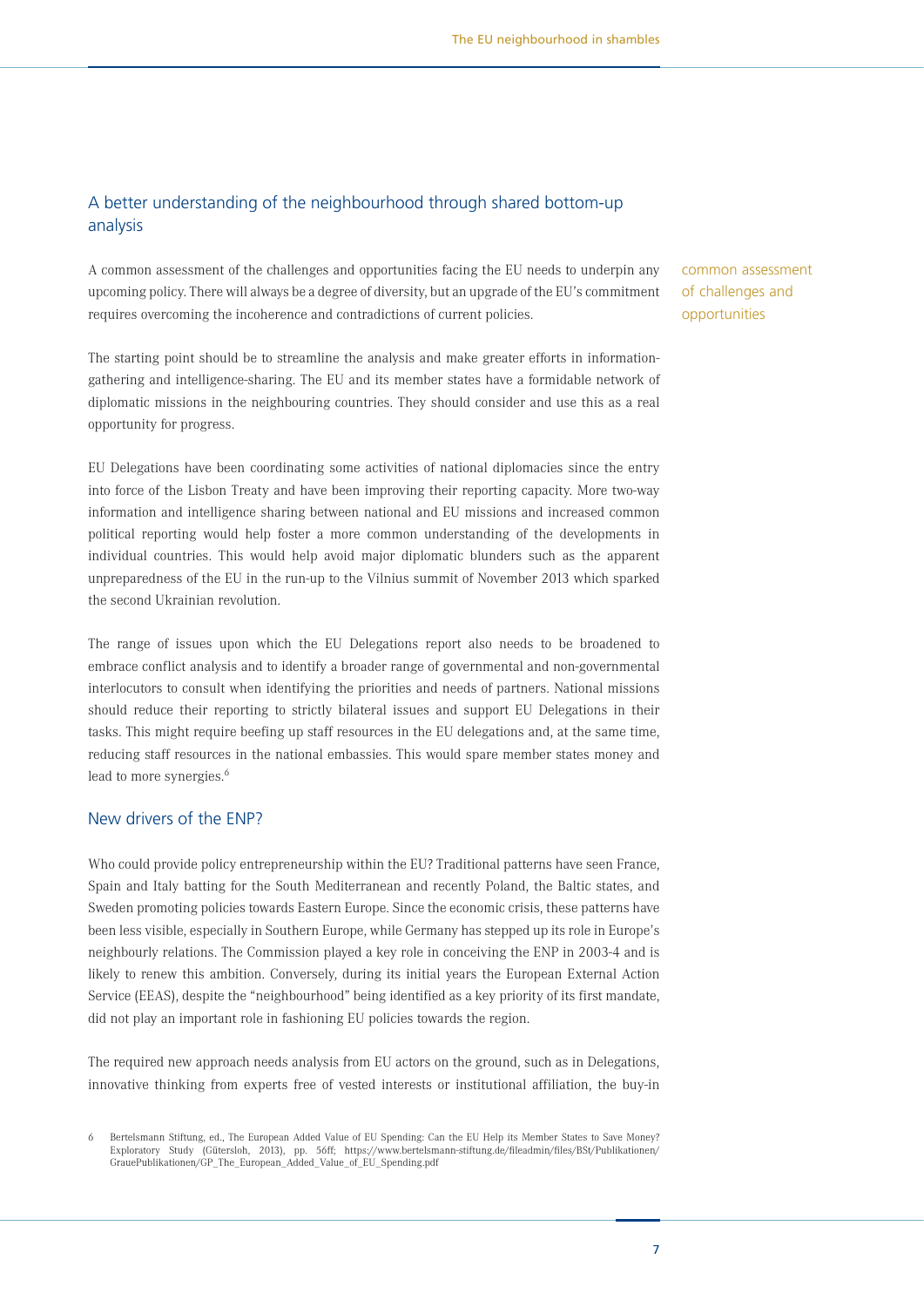and ownership of those who need to ensure that the policy is carried out, including the member states, an understanding of what the partners (governmental and non-governmental) in the "neighbourhood" would like to see the EU do; it needs to avoid producing another "apple-pie" policy aimed at being all things for all men but achieving little.

The EEAS, meanwhile, needs to work with the Commission to bind strategic thinking and the foreign and security toolbox to the traditionally Commission-led packages of the ENP. But institutional vested interests may get in the way: The Commission would hardly be keen on what it might consider interference from the EEAS. Moreover, the European Parliament would not be eager to support an apparent breach of the community method.

#### Putting the EU at the centre of the review

a central role for EU institutions

involvement of member states The so-called Weimar Group formed by Germany, France and Poland, which issued a few first proposals in April 2013, has shown early leadership. But if the whole review is to be meaningful, EU institutions must be given centrality in moving the process forward. This means, the Commission, (in charge of ENP) and the European Council (in charge of CFSP) have to work hand in hand. In addition, the member states must be fully involved. Indeed, the Weimar Group may constitute the core of a network of committed member states, but it is hard to imagine a future strategic approach to the neighbourhood without the involvement of other key countries, such as Britain, Italy, and Spain.

"Minilateral" approaches within the EU may help steer policies when reaching consensus at twenty-eight is impossible, but solutions for reaching out to other groups of countries need to be encompassed. Discussions among member states could also be extended to include other national institutions. Given the nature of the challenges in the neighbourhood, more regular discussions among strategic ministries and with national parliaments would also help to create support for a new approach to the EU's neighbourhood.

# Ways forward

#### addressing the root causes of instability

The conflicts in North Africa and the Middle East, and in Eastern Europe, are a consequence both of enduring state fragility since decolonization and the dissolution of the Soviet Union, and of the absence of meaningful transformation following the popular uprisings that have swept through the EU's "neighbourhood" since 2003. Further demands for change and destabilizing turmoil can both be expected in the years to come while existing conflicts are unlikely to reach peaceful solutions soon.

So the new approach would be fundamentally flawed if it aimed purely at restoring some form of stability in the regions without addressing the root causes of current instability: absence of transformation and political inclusion. At the same time, previous attempts to promote transformational change were undermined by over-estimating the EU's gravitational power, on the one hand, and the west's possibilities for social engineering, on the other: the EU has, to date, hardly been successful in supporting state-building from the outside, if the carrot is not as big as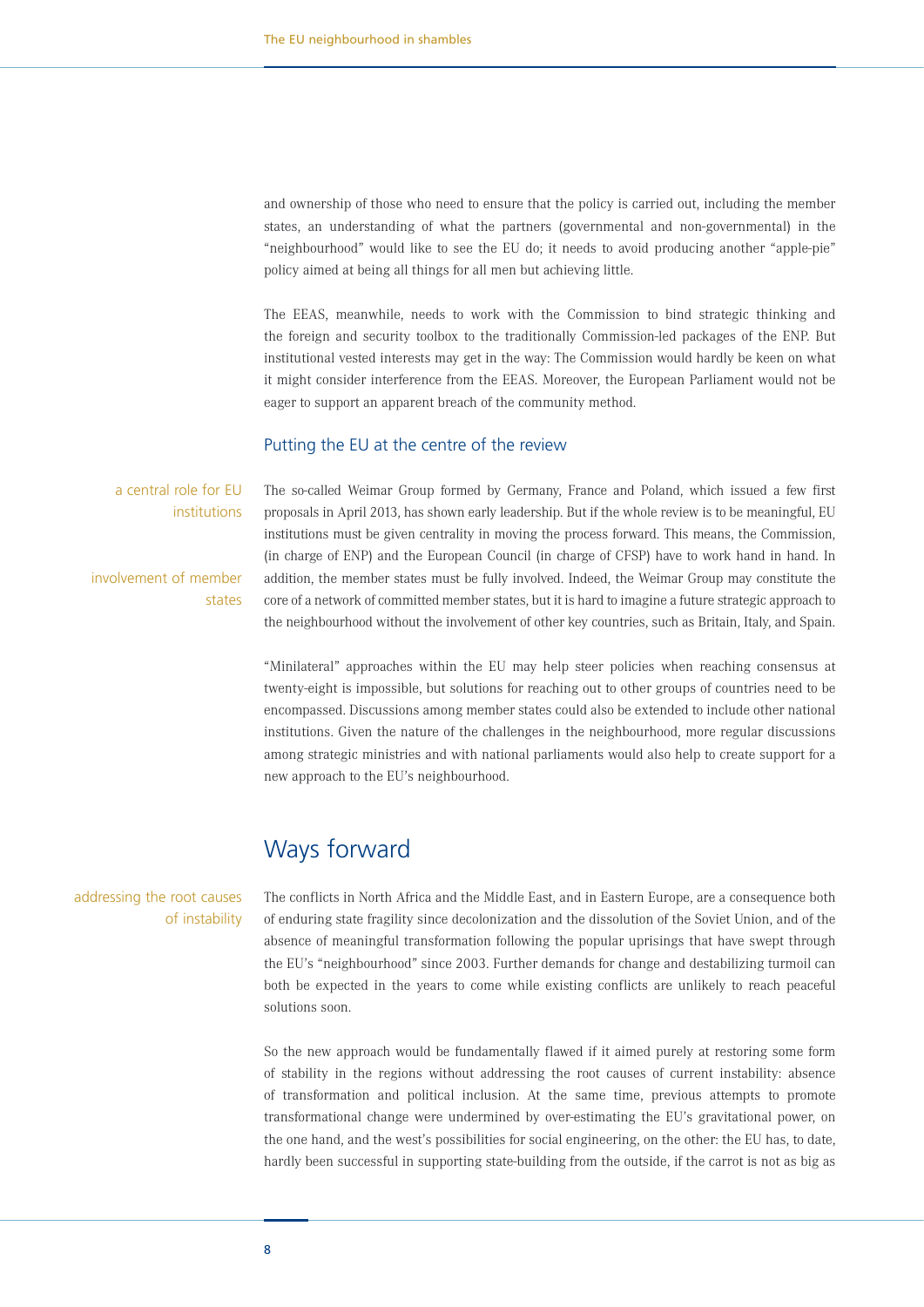EU accession. But its attraction has not entirely disappeared – and will remain if it adopts a much more nuanced, targeted and sensitive posture.

Energy supplies and security, furthermore, are key interests of member states that so far have been pursued at national rather than EU level. Alongside the potential for greater EU integration through the proposed "Energy Union", security of supply and infrastructural development (pipelines, electricity grids, distribution networks) could be a field in which win-win projects can be developed together with neighbours.7 Projects such as Desertec could point into the right direction; however if they are to be successful and beneficial, all parties involved need to be included in planning and implementing them.

For all the countries surrounding the EU, economic development remains a key priority through flows in capital, goods, people and know-how. This can only be achieved in a secure environment. Far more cooperation on security and defence matters should, therefore, be included in the upcoming reviews of the neighbourhood policy.

In the absence of a fundamental rethink of the concept of "neighbourhood" itself, the EU will be obliged to address the relationship between differentiation, conditionality and the ultimate aims of any new policy vis-à-vis its neighbours. If conditionality works only with committed governments enjoying domestic support, how far should the EU expect these reforms to go? And how should it reward these governments and societies? How and when should the EU engage with those countries that are not committed to domestic reform?

### "One size does not fit all" – Treat the partners individually rather than as a group of countries

The current framing of the debate is not conducive to a radical overhaul of the policy<sup>8</sup> as it maintains the flawed concept of "neighbourhood" to address the same sixteen countries surrounding the EU – excluding the two key neighbours of Russia and Turkey.9

As a result, "differentiation" can be applied with greater sophistication. Even within the existing framework, the EU can invest far more heavily in those countries and actors which are committed to working towards economically and politically sustainable models of stability, such as Tunisia in the south, Moldova and Georgia in the east. Even within the same financial framework, more generous aid packages can be devised for these countries, monitored according to carefully crafted conditions to ensure accountability. On top of this, they will be required to support local institutions make appropriate use of the funding received, such as through public administration capacity-building (local authority twinning is one proven example of constructive co-operation).

energy

economic development

#### differentiation

<sup>7</sup> Communication from the Commission to the European Parliament and the Council, Energy Efficiency and its contribution to energy security and the 2030 Framework for climate and energy policy COM(2014) 520 final; http://ec.europa.eu/energy/sites/ ener/files/documents/2014\_eec\_ia\_adopted\_part1\_0.pdf. Adoption of the Energy Union package is scheduled for Feb 25, 2015.

<sup>8</sup> Strictly speaking, Armenia, Azerbaijan and Jordan do not share a border with the EU.

<sup>9</sup> The President of the European Commission, Jean-Claude Juncker tasked Johannes Hahn Commissioner for the "European Neighbourhood Policy and Enlargement Negotiations' with the mission to develop new proposals to renew the existing ENP within twelve months of the start of his mandate. Jean-Claude Juncker, Mission letter to Johannes Hahn, Commissioner for European Neighbourhood Policy and Enlargement Negotiations, Brussels: 1 November 2014, http://ec.europa.eu/commission/sites/cwt/files/commissioner\_mission\_letters/hahn\_en.pdf.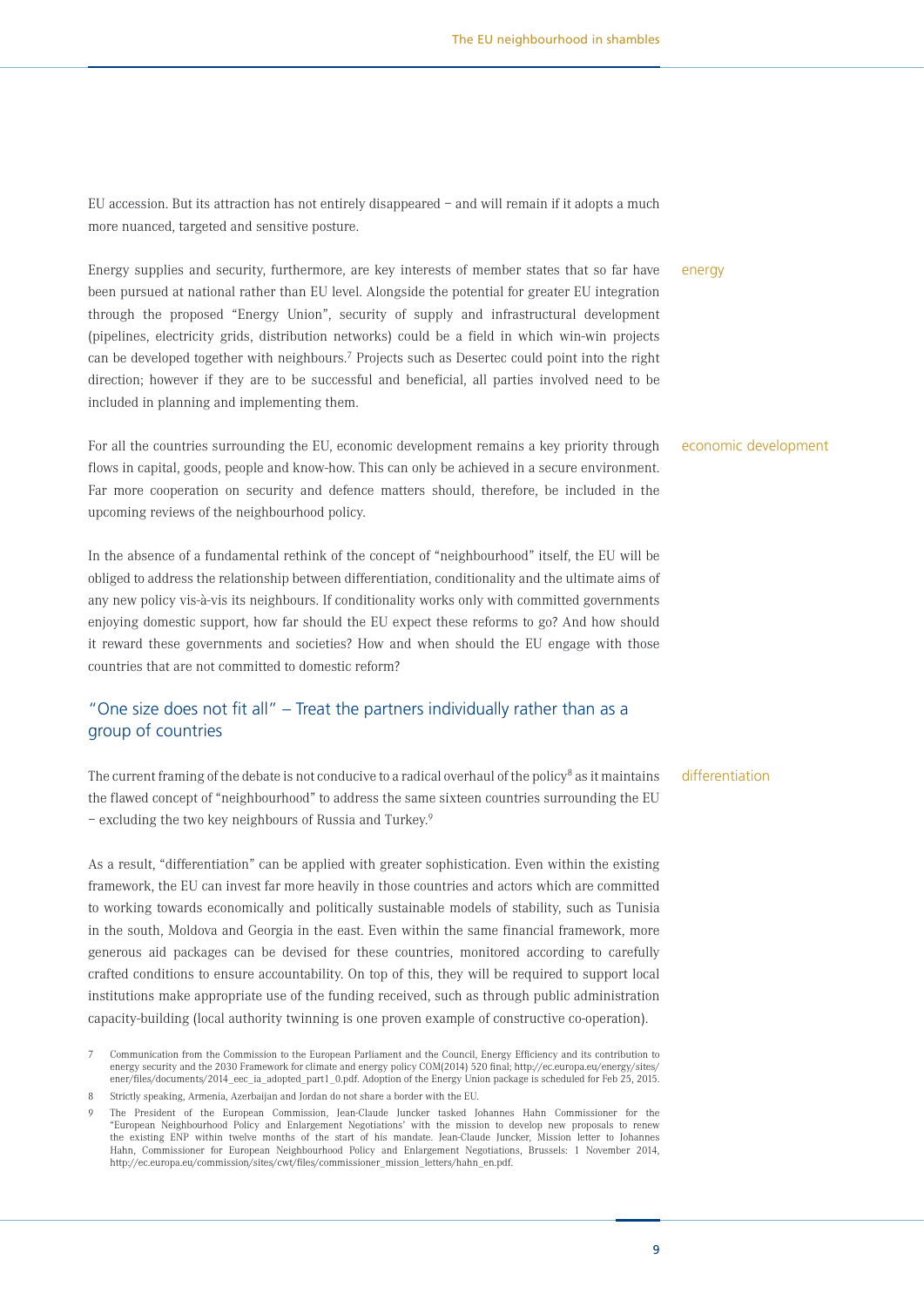#### Enhance existing incentives: cultural and free-trade cooperation

Above all, the EU needs to offer incentives that are of interest to partner countries. Existing visa regimes ought to be individually revised. Migration needs to be regulated in a much fairer way. Education and professional training in many countries ought to be managed and supported; student exchange programmes such as ERASMUS would be starting points which could fairly quickly and at rather low cost be adapted to the needs of neighbouring countries and their youth. incentives

> Trade liberalization needs to be designed to support the neighbouring countries, to include goods and products of relevance to the poorer countries (agricultural products, textiles, services), not just to facilitate the export of EU-produced industrial goods. And these measures should be accompanied by greater generosity in offering mobility packages. Both fields remain politically contentious for some EU member states as such a redesign would also require incentives for EU member countries such as Portugal, Spain, Greece or Poland, which have their own agricultural markets to protect.

#### Support actors working for peace and political inclusion at national, subnational and non-governmental level

Success stories, such as Tunisia's transition process or Moldova's continued support of European integration, are usually the result of very specific domestic circumstances. Pro-reform and pro-EU actors exist in most other countries but are not in government. The EU needs to develop more nuanced approaches: support with far greater investment, both politically and in terms of resources, those actors committed to transforming their societies towards sustainable and inclusive polities. Some can be identified at the local level, such as regional or local governments, or through civil society groups. Of course, this must be a two-way process. NGO actors and civil society

> One way of mobilizing support would be a broad anti-corruption initiative (via awareness-building, civil society campaigns, local administration reform, special projects) that would respond to one of the greatest complaints of citizens across the EU "neighbourhood". Anti-corruption initiatives could also build bridges between the "neighbourhood" and the EU, which is not immune from corruption and which has experienced many examples of citizen activism. This would also help break down the barriers between citizens across the "neighbourhood".

#### Civil society support

Support of civil society is fundamental. The next ENP should be framed as a policy designed primarily for citizens. Aid tools and competences to support civil society have been enhanced over recent years but this has not been accompanied by one crucial dimension: diplomatic action on behalf of civil society. The continuous violation of individual rights in most countries of the neighbourhood simply cannot continue to go unnoticed by EU governments.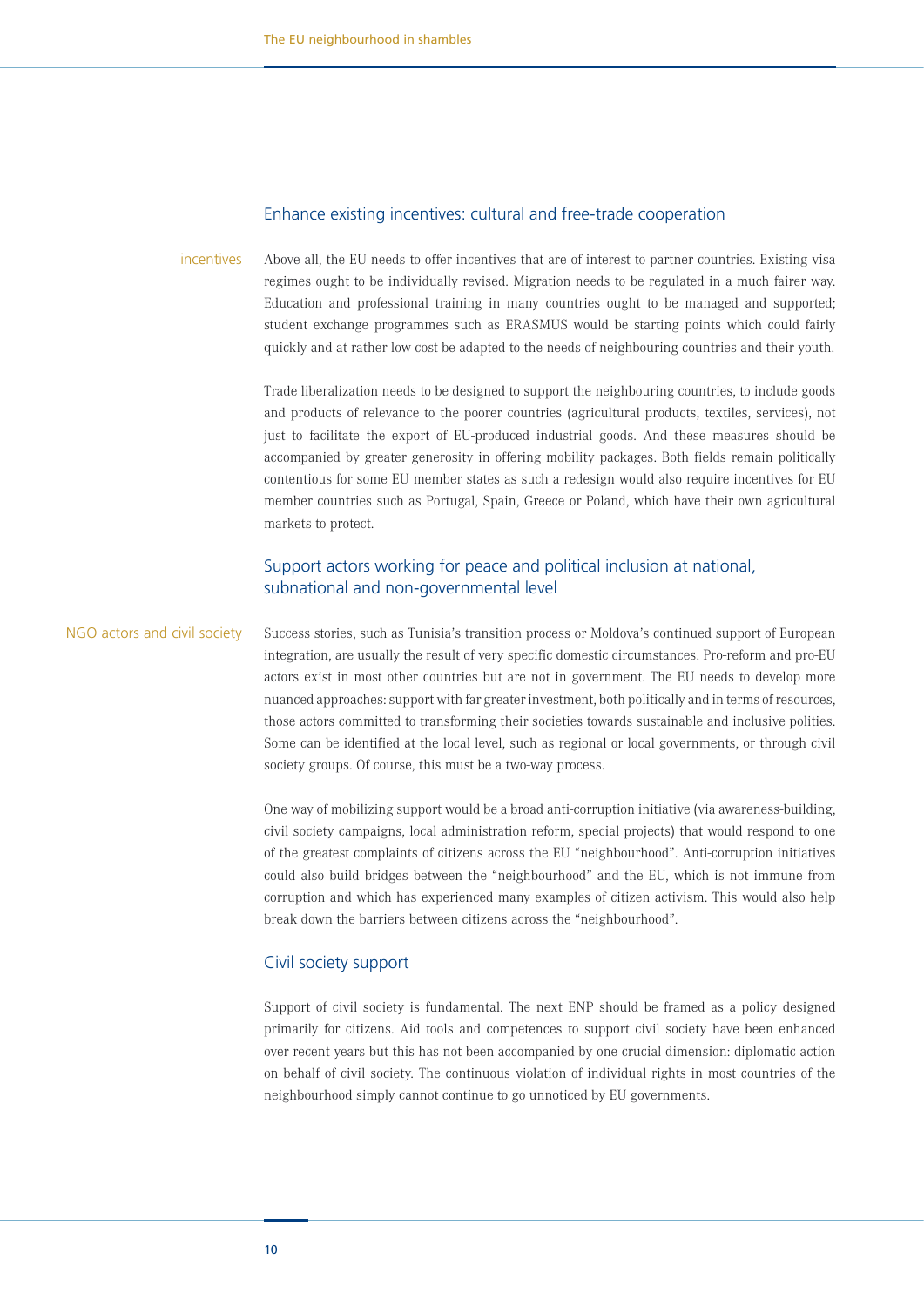#### Entrepreneurship

Civil society support is not just about political NGOs. Economic entrepreneurship should be a focus of EU activity, and this can be undertaken in a pan-European and South Mediterranean context. Create a special fund to support SMEs in the EU neighbourhood as well as in Europe, to support citizens' initiatives for economic development and mobility while also tapping into migrant communities and circular workers. This bottom-up policy needs to be accompanied by EU support for government-led administrative reform, including at local level, with a view towards promoting entrepreneurship. Educational programmes could also form part of this initiative.

#### International recognition

The EU can offer far more political recognition and international prestige to the countries that respond to this approach by strengthening bilateral relations, via diplomacy and summitry to increase dialogue on issues of common interest and on global challenges. Consulting partner countries on matters of international politics or global governance can give a deeper sense of partnership among equals and broaden the scope for global alliances. This is an underestimated asset.

#### Political and security dialogue and cooperation

Beyond traditional diplomacy, the EU should promote greater dialogue on political and security cooperation and extend participation in CFSP and CSDP projects to neighbours. There are a number of fields where joint action could be envisaged: maritime security, border control, countering radicalization, responding to natural disasters. Here the focus can be on joint missions with the twin aim of addressing the problem and strengthening the partners' capacity to address the challenge.

#### The security sector

Even within the current ENP framework, far more targeted initiatives can be identified on a country-by-country basis. In some contexts the EU may be able to promote Security Sector Reform (SSR) to improve a country's police and military forces (a field in need of much reform in most countries given that SSR is difficult in countries that have stable yet non-democratic regimes, such as Egypt or Algeria, and is out of the question in countries where civil wars rage). In others it may be more appropriate to promote civil society capacity to monitor a state's security forces' compliance with UN-based conventions. In any case, as a prerequisite for further support far more attention needs to be given to the security sector in all 16 countries. Training in international practices (such as respect for human rights in law enforcement) should be included throughout.

#### Bind neighbouring countries to major pan-European infrastructure and integration projects

Some ENP countries already participate in EU initiatives, such as in Science and Technology cooperation. They could also be brought into the picture with larger projects requiring investments (from the EU member states, from partnering countries, from international institutions). Energy

#### economic entrepreneurship

#### international recognition

#### dialogue and cooperation

#### security

integration into the pan-European infrastructure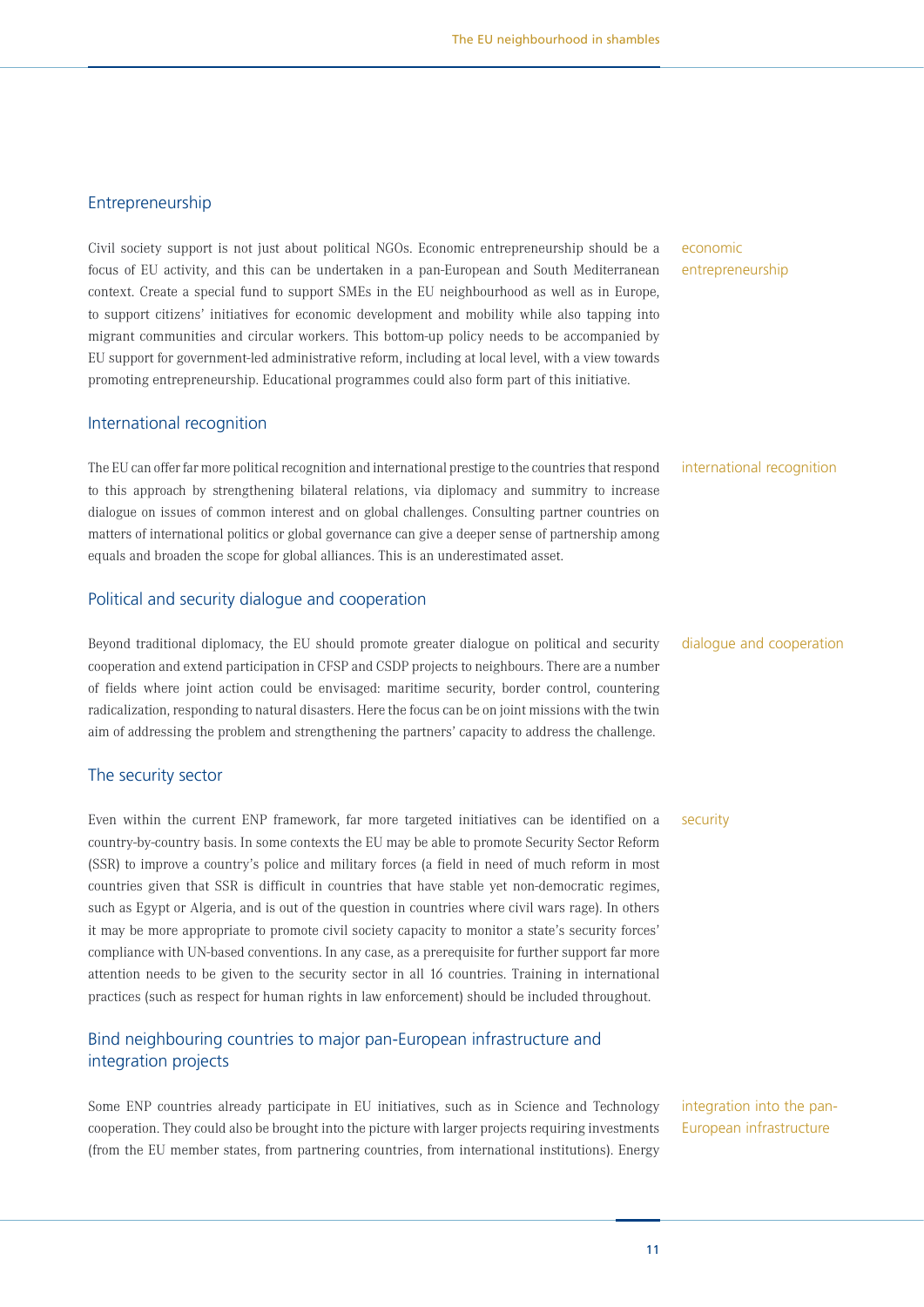security could be a field in which win-win solutions can be found among all EU/ENP participating countries and other neighbours. For instance, the current discussions on the emerging "Energy Union" could be extended to selected neighbouring countries.

Identify together with partners in the region clusters of areas for cooperation, including in fields which may be less heavily politicized, and allow for the inclusion of a broader range of state, nonstate actors and regional players on issues such as anti-corruption, water management, energy, mobility, economic development.

#### Foster bilateralism and regionalism

The current trend in the EU is towards greater bilateralism and differentiation between countries. This requires analysis of sub-national and local situations as well as national ones in far deeper and effective ways than hitherto. However, one can start to envisage a longer-term framework for cooperation between states, regions and peoples. Ultimately, in a globalized world, states cannot flourish on their own and cooperation to foster greater integration becomes part of the agenda. bilateralism and regionalism

> These links need be neither institutionalized nor exclusive. Multiple, flexible and variable patterns of cooperation, cutting across the current EU-driven distinctions between existing arrangements (ENP, EaP, UfM) and other set-ups (the League of Arab States, the African Union, the Eurasian Union) can be envisaged on a more ad hoc basis – possibly as stepping stones for new forms of regionalism in future.

#### International diplomacy

#### To achieve effective and robust structures and mechanisms, the dialogue with other actors working in the region needs to be strengthened, the US *in primis*, but also with Turkey, Iran, the Gulf states, and with Russia, once a *modus vivendi* with Moscow is found. Given the broader geopolitical context, this is not only in the interest of the neighbouring countries, but also in the EU's and those actors' own interests. However, avoid "outsourcing" the management of the major challenges to these states. Their views and aims do not always coincide with Europe's (assuming the EU has a common view on given issues). international diplomacy

#### Forging a Common Foreign and Security Policy

Under the impact of the Yugoslav wars, as early as 2003, then High Representative for the Common Foreign and Security Policy, Javier Solana, stated in his security strategy "A Secure Europe in a Better World": CFSP past and present

> "The integration of acceding states increases our security but also brings the EU closer to troubled areas. Our task is to promote a ring of well-governed countries to the East of the European Union and on the borders of the Mediterranean with whom we can enjoy close and cooperative relations. The importance of this is best illustrated in the Balkans. Through our concerted efforts with the US, Russia, NATO and other international partners, the stability of the region is no longer threatened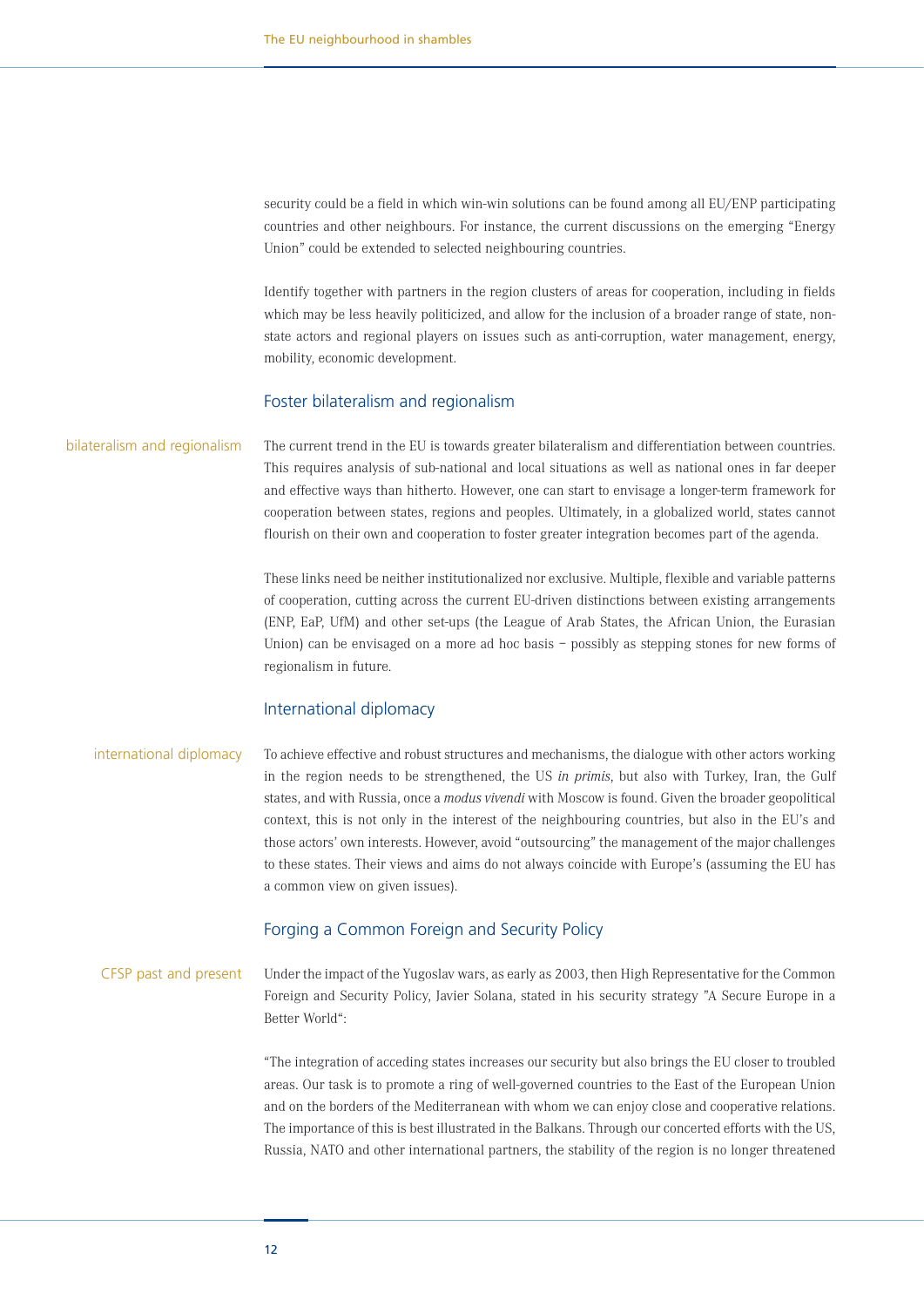by the outbreak of major conflict. The credibility of our foreign policy depends on the consolidation of our achievements there."10

What he said about the Balkans could now rightly be said about many of our neighbouring countries. And it is somewhat frustrating to see that not much has been achieved since then in terms of European foreign policy, which ought to provide the backbone for any efforts to support the transformation of states around us towards peace, stability, democracy and economic welfare.

The ENP, of course, was never conceived as a conflict-relevant tool. Yet conflicts in the countries addressed by the policy have prevented the ENP from being put into practice. Many citizens and experts from the neighbouring countries believe there is a greater role for the EU to play in both conflict prevention and peace-building. The range of crises and the specificity of each one of them makes it impossible to make generalized conclusions as to when, how and who should be more involved in negotiating crisis resolution. However, one starting point would be to strengthen the EU's capacity for conflict analysis, conflict prevention and early warning, and to improve the mobilization and deployment of CSFP and aid tools in a more holistic way.

The EU, together with its Delegations, can play a vital role in organizing post-conflict platforms to ensure inclusive transition processes. It can strengthen its role in mobilizing and/or supporting other international efforts for peace and post-conflict reconstruction. Finally, the EU should not shy away from more direct interventions and mediation in emerging conflicts where the circumstances favour such options. After all, the EU played a crucial role in the 2004 Orange Revolution, in the 2008 war in Georgia, in the 2013 Serbia-Kosovo Agreement. These need not be isolated cases.

If the inter-institutional task force set up between the European Commission and the EEAS can drive through a thorough review process, this exercise should, first of all, be dovetailed with the progress report on security and defence which the new High Representative Federica Mogherini needs to present to the European Council meeting in June 2015.11 Only by bringing together these assessments of the ENP and of the EU's security and defence aims and capabilities can the EU hope to make its engagement with its neighbours more effective.

The ENP alone is a development policy meant to incentivise and to assist reforms in the 16 neighbouring countries. Yet as long as the EU fails to take security-policy and geopolitical interests of these countries into account and answer the needs resulting from them, the ENP tools, no matter how often they may be reviewed and adapted, cannot take effect. Any efforts to support the transformation of states around us towards peace, stability, democracy and economic welfare must be based on and backed by a truly common European foreign and security policy, which is, sadly, still lacking.

#### Interlinking ENP and CFSP

<sup>10</sup> Council of the European Union, European Security Strategy, A Secure Europe in a Better World, Brussels, 12 December 2003, p. 8, https://www.consilium.europa.eu/uedocs/cmsUpload/78367.pdf

<sup>11</sup> European Council (2013), Council Conclusions, Brussels: 19-20 December, http://www.consilium.europa.eu/uedocs/cms\_Data/ docs/pressdata/en/ec/140245.pdf.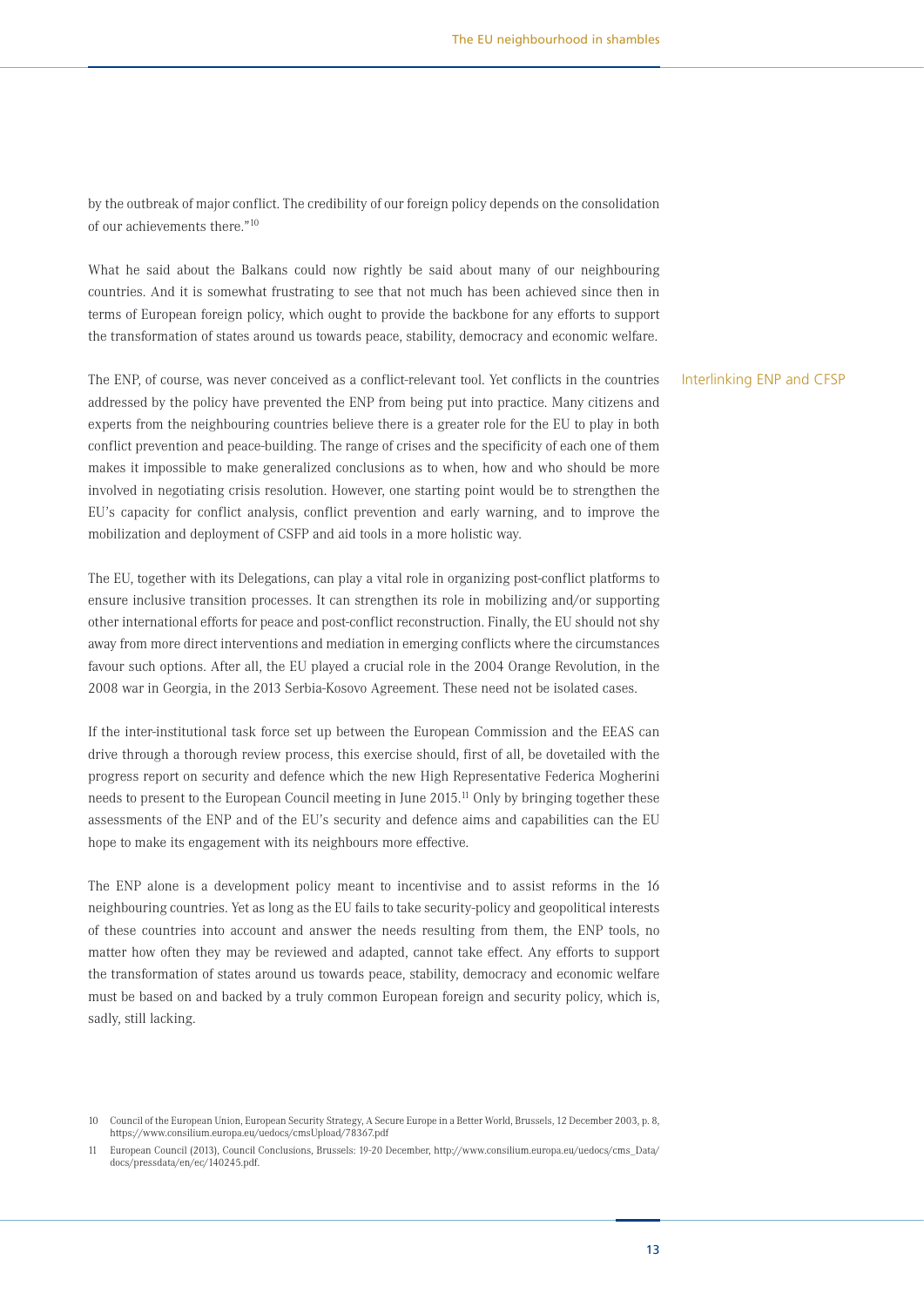# Imprint

#### © 2015

Bertelsmann Stiftung Carl-Bertelsmann-Straße 256 33311 Gütersloh www.bertelsmann-stiftung.de

#### Responsible

Joachim Fritz-Vannahme Gabriele Schöler

Design Nicole Meyerholz, Bielefeld

#### Production

gemini media GmbH, Gütersloh